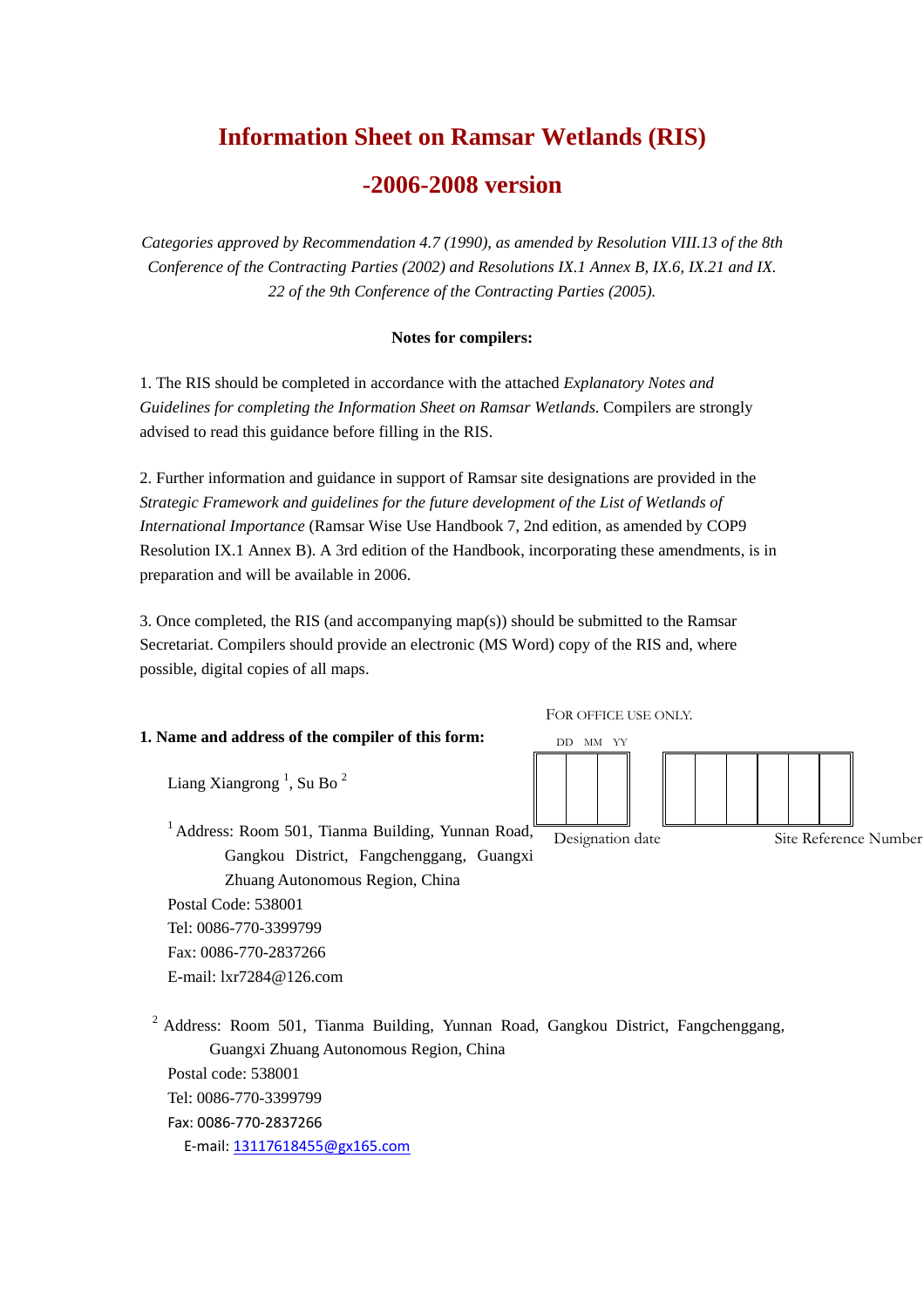## 2. Date this sheet was completed/updated:

September 24, 2007

## **3. Country:**

The People's Republic of China

## **4. Name of the Ramsar site:**

Guangxi Beilun Estuary National Nature Reserve

## **5. Designation of new Ramsar site or update of existing site: This RIS is for (tick one box only):**

a) Designation of a new Ramsar site; or  $\sqrt{}$ 

b) Updated information on an existing Ramsar site

## **6. For RIS updates only, changes to the site since its designation or earlier update:**

## **a) Site boundary and area**

**The Ramsar site's boundary and area has not changed.** 

Or

## **If the site boundary has changed:**

- i) the boundary has been delineated more accurately; or
- ii) the boundary has been extended; or
- iii) the boundary has been restricted\*\*

## **If the site area has changed:**

- i) the area has been measured more accurately; or
- ii) the area has been extended; or
- iii) the area has been reduced\*\*

\*\* **Important note**: If the boundary and/or area of the designated site is being restricted/reduced, the Contracting Party should have followed the procedures established by the Conference of the Parties in the Annex to COP9 Resolution IX.6 and provided a report in line with paragraph 28 of that Annex, prior to the submission of an updated RIS.

## **b) Describe briefly any major changes to the ecological character of the Ramsar site, including in the application of the Criteria, since the previous RIS for the site:**

## **7. Map of site:**

Refer to Annex III of the Explanatory Note and Guidelines, for detailed guidance on provision of suitable maps, including digital maps.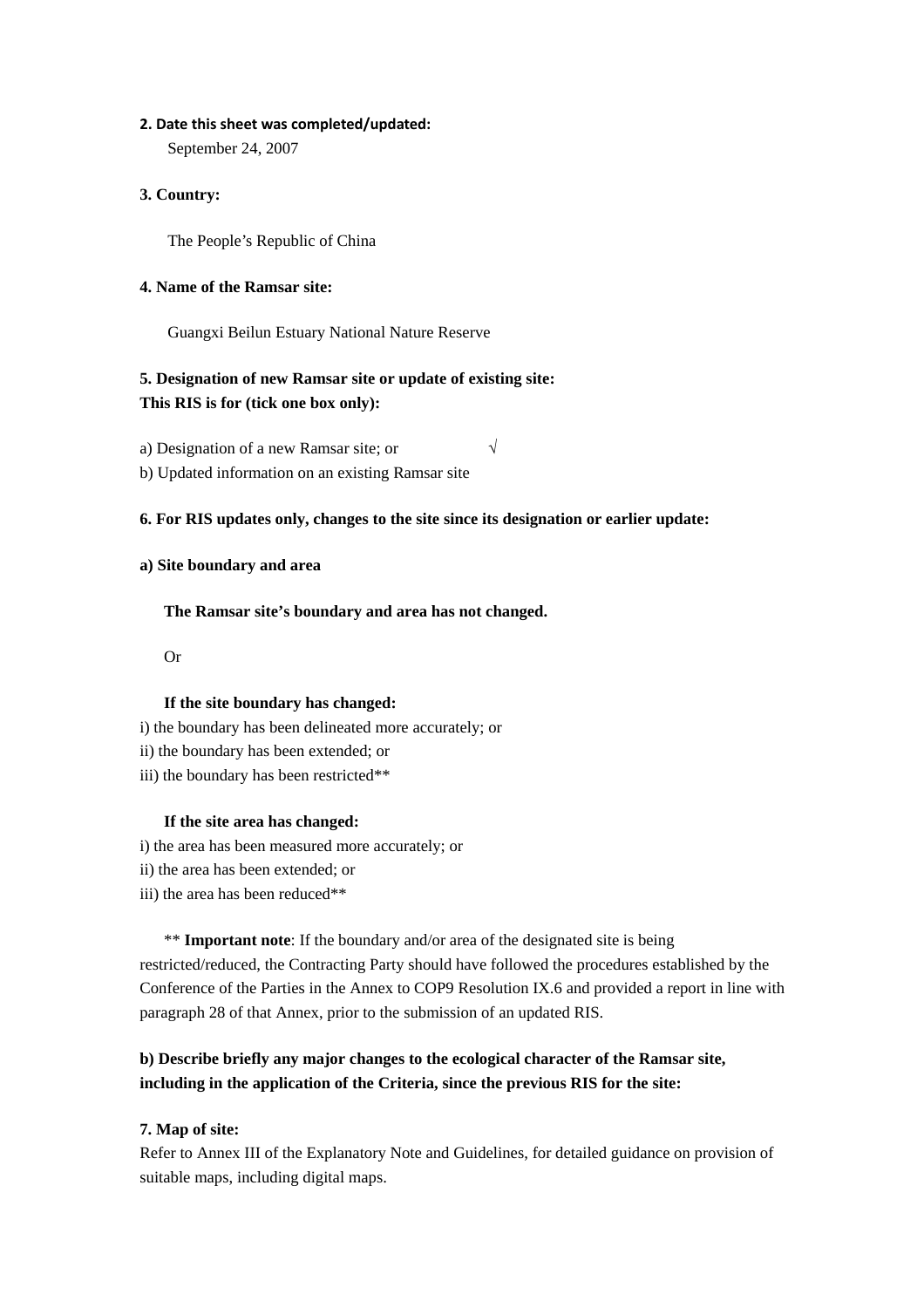#### **a) A map of the site, with clearly delineated boundaries, is included as:**

i) **a hard copy** (required for inclusion of site in the Ramsar List):

ii) **an electronic format** (e.g. a JPEG or ArcView image) ";

#### √iii) **a GIS file providing geo-referenced site boundary vectors and attribute**

**tables.** 

#### **b) Describe briefly the type of boundary delineation applied:**

e.g. the boundary is the same as an existing protected area (nature reserve, national park, etc.), or follows a catchment boundary, or follows a geopolitical boundary such as a local government jurisdiction, follows physical boundaries such as roads, follows the shoreline of a waterbody, etc.

 The boundary of wetland is the same as the existing nature reserve. It includes 105 km coastline, which begins from the mouth of Beilun river, the boundary river between China and Vietnam on the westernmost of China's mainland coastline, and stretches eastwards to the Malanji village in the city of Fangchenggang. It covers 3 towns and 13 villages in Dongxing and the Fangcheng district of Fangchenggang.

#### **8. Geographical coordinates** (latitude/longitude, in degrees and minutes):

Provide the coordinates of the approximate centre of the site and/or the limits of the site. If the site is composed of more than one separate area, provide coordinates for each of these areas.

108°00′-108°16′E;21°31′-21°37′N

## **9. General location:**

Include in which part of the country and which large administrative region(s) the site lies and the location of the nearest large town.

Located in Fangchenggang city, Guangxi Zhuang Autonomous Region, It is 180 km far southern to Nanning, the capital city of the province.

**10. Elevation:** (in meters: average and/or maximum & minimum)

 $1 - 2m$ 

**11. Area:** (in hectares)

3000 ha

#### **12. General overview of the site:**

Provide a short paragraph giving a summary description of the principal ecological characteristics and importance of the wetland.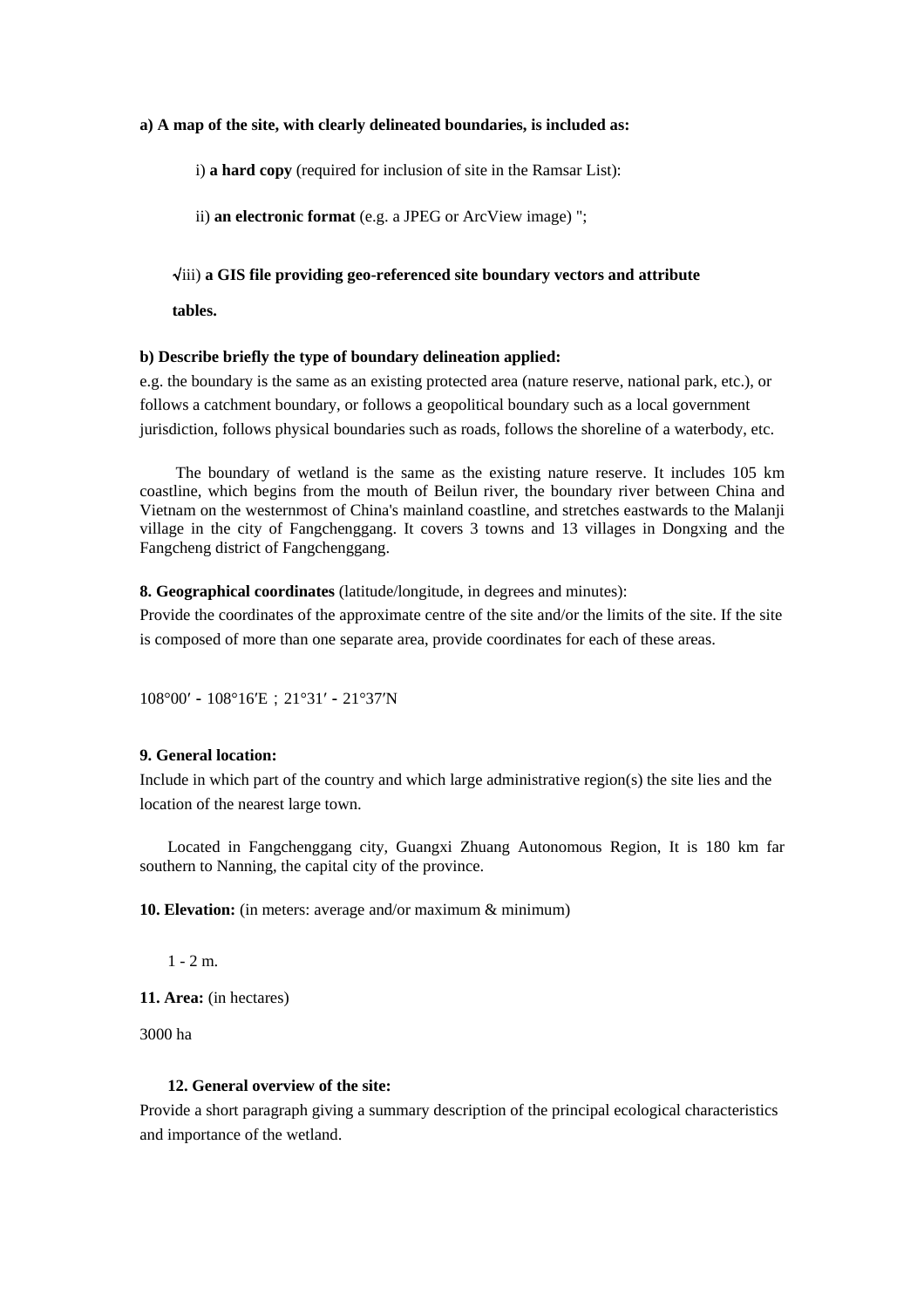Guangxi Beilun Estuary National Nature Reserve locates in the north of Beilun River opposite Vietnam, and it belongs to the tropical monsoon climate with ample sunlight and abundant precipitation. The annual average temperature is 22 °C, and the annual average precipitation is 2500 mm. Mountains, mesa and uplands interlace with each other, and high mountains go rolling on the land side bordering upon the reserve, while the seaward side is full of estuaries and bays, as well as amplitude tidal flats. The reserve is dominated with mangroves, and it is the place where mangroves are largely distributed in China, with a relatively higher diversity of halobios and birds. It is vital for keeping ecological equilibrium for both China and Vietnam and has important international values in wetlands conservation.

The wetland is one important stopover site of the flight routes of migrant birds which migrate between north east and south eastern Asia, and between Malaysia and Australia. There is a sea grass community at the low shore region of the mangroves. Moreover, an investigation in 2004 found that there exists a massive area of coral reefs in the reserve's offshore area.

Sand beach, sunlight and sea water converge at this site, it also attracts 20 minorities living here, such as Gin nationality. The charming beach, splendid minorities' culture, abundant biodiversity make it an attractive sightseeing place.

## **13. Ramsar Criteria:**

Tick the box under each Criterion applied to the designation of the Ramsar site. See Annex II of the *Explanatory Notes and Guidelines* for the Criteria and guidelines for their application (adopted by Resolution VII.11). All Criteria which apply should be ticked.



#### **14. Justification for the application of each Criterion listed in 13 above:**

Provide justification for each Criterion in turn, clearly identifying to which Criterion the justification applies (see Annex II for guidance on acceptable forms of justification).

**Criterion 1:** The reserve supports 10 true mangrove species and 5 semi-mangrove species. It is the largest contiguous stretch of mangroves in China. It is rare that there are many mangrove plants growing on the tidal flat under average sea level in Pearl Bay within the site, while in the periphery low tide region, there grows *Zostera marina* sea grass community. Also the reserve is the only site where *Heritiera litoralis* forest grows on the coastal region in Guangxi Province. The mangrove ecosystem plays a substantial role in shoreline protection by alleviating flood caused by typhoon and resisting the impact of tides.

|                       | Criterion $\mu$ , whilm this site, there are <i>f</i> on a species or grobal uncatelled fisted by TOCTV. |                      |              |                  |                   |
|-----------------------|----------------------------------------------------------------------------------------------------------|----------------------|--------------|------------------|-------------------|
| Species Latin         | Chinese name                                                                                             | Category in          | <b>CITES</b> | <b>CMS</b>       | Class of national |
| name                  |                                                                                                          | <b>IUCN Red List</b> | Appendix     | Appendix         | protected animal  |
| Platalea<br>minor     | Heilianpilu                                                                                              | EN                   |              | I                | П                 |
| Egretta<br>eulophotes | Huangzuibailu                                                                                            | VU                   |              | I                | $\mathbf{I}$      |
| Anser<br>erythropus   | Xiaobai'eyan                                                                                             | VU                   |              | $\rm{I}/\rm{II}$ |                   |
| Anas Formosa          | Hualianya                                                                                                | VU                   | $\mathbf{I}$ | I                |                   |
| Aythya baeri          | Qingtouqianya                                                                                            | VU                   |              |                  |                   |
| Aquila heliaca        | Baijiandiao                                                                                              | VU                   |              |                  | $\mathbf{I}$      |
| Larus                 | Heizuiou                                                                                                 | VU                   |              |                  |                   |

**Criterion 2:** Within this site, there are 7 bird species of global threatened listed by IUCN.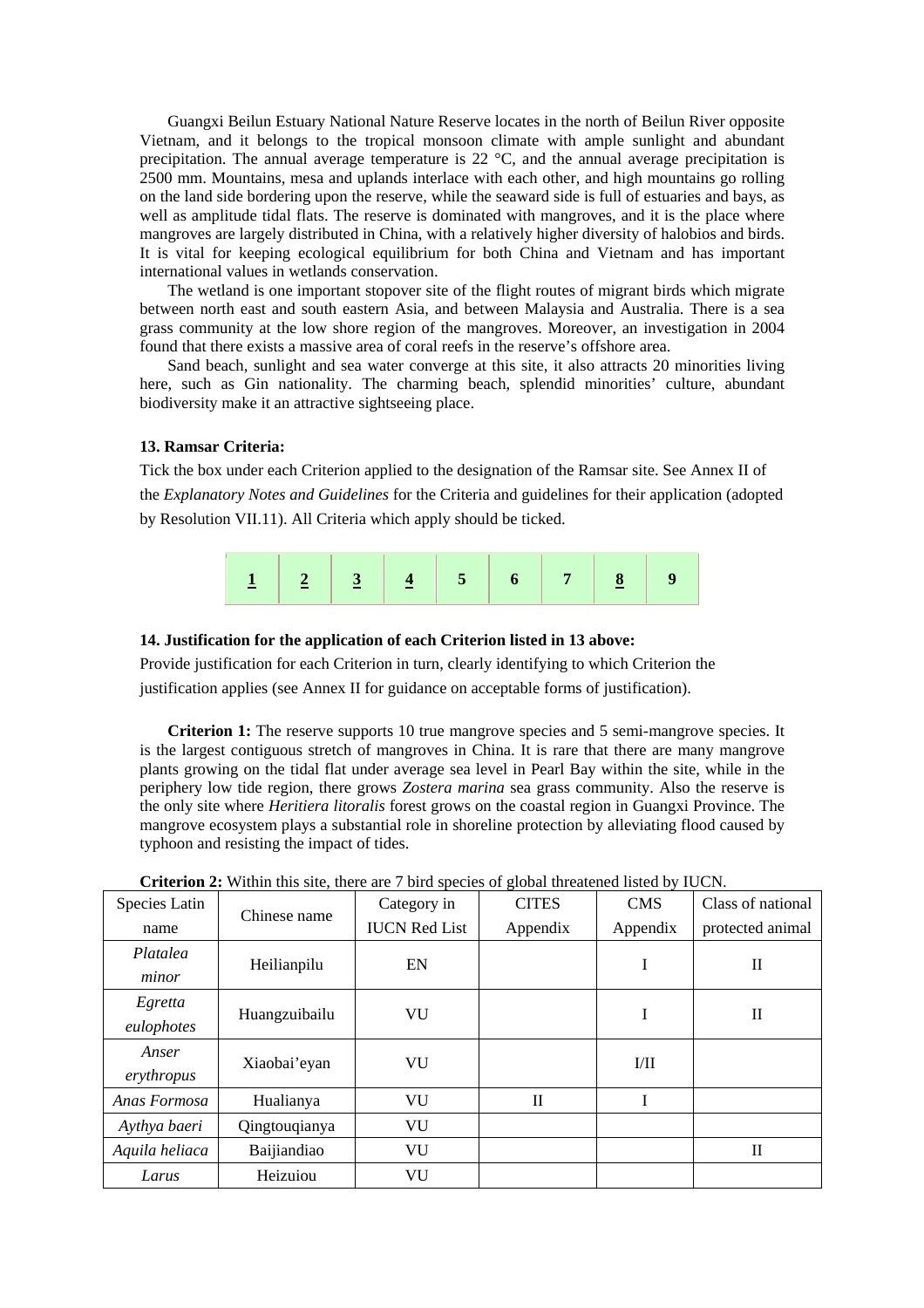|--|--|--|--|--|

**Criterion 3:** The reserve holds 240 species of large zoobenthos and 187 species of birds. Bordering upon the reserve there are more than 1400 species of higher plants in addition. Meanwhile, it is an important habitat in China for relic marine animals such as *Tachypleus tridentatus* (referred as Zhongguohou in Chinese), *Carcinoscorpius rotundicauda* (referred as Yuanweihou in Chinese)*.* 

**Criterion 4:** This site is located on the bird migratory route of north-eastern Asia to south-eastern Asia, and of Malaysia to Australia. It is a significant breeding habitat for waterfowls. There are 96 species listed in the "Sino-Japanese Agreement on the Protection of Migratory Birds and Their Habitats" such as *Platalea minor* (referred as Heilianpilu in Chinese) and *Anas Formosa* (referred as Hualianya in Chinese), and 38 species on the protected list by the "Sino-Australia Agreement on the Protection of Migratory Birds and Their Habitats".

**Criterion 8:** The site is a significant place for halobios' reproduction, migration, foraging, breeding and inhabiting. The mangrove's tidal creeks are vital places for female limulus to reproduce, while infants of limulus scatter on mangrove's tidal flats. The ancient relic species *Lingula anatina* can be found frequently on bare beach at the edge of mangroves. The mangrove stands are the foremost habitat for many economic fishery species.

**15. Biogeography** (required when Criteria 1 and/or 3 and /or certain applications of Criterion 2 are applied to the designation):

Name the relevant biogeographic region that includes the Ramsar site, and identify the biogeographic regionalisation system that has been applied.

## **a) biogeographic region:**

Guangxi Coastal Subregion, South China Region, Oriental Realm

#### **b) biogeographic regionalisation scheme (include reference citation):**

The Biogeography of Fauna in China (Zhang Rongzu, 1999)

#### **16. Physical features of the site:**

Describe, as appropriate, the geology, geomorphology; origins - natural or artificial; hydrology; soil type; water quality; water depth, water permanence; fluctuations in water level; tidal variations; downstream area; general climate, etc.

**Geology:** The site is composed of estuary and tidal flats in intertidal zones. The parent rocks of the silt are basalt, shale and neoteric deposits which belong to marine deposits of Holocene. The shoal here is wide and flat with a lot of shallow tidal creeks. Tidal flat soils mainly are sandy and muddy, which will be largely revealed when the tide is on the ebb.

**Geomorphology:** The site has obvious characteristics of estuary and bay. The estuary is triangular like, and the bay like a semi closed circular with its mouth opposite to the south. Around the site principally are uplands and mesas. On the east, Bailong Peninsula becomes a natural barrier to withstand the wind and waves, and the shoal here is wide and flat with a lot of shallow tidal creeks.

**Soil:** Mangrove marshes mostly are salting bog soils. Fine sand is the main sediment type, holding 71.8%~97.9%. Nutritive element contents in mangrove soils are not high. For example, the total nitrogen content is merely 0.693 g/kg, while the average contents of total phosphorus and total potassium are 0.226 g/kg, 9.724 g/kg respectively. One of the main reasons for this is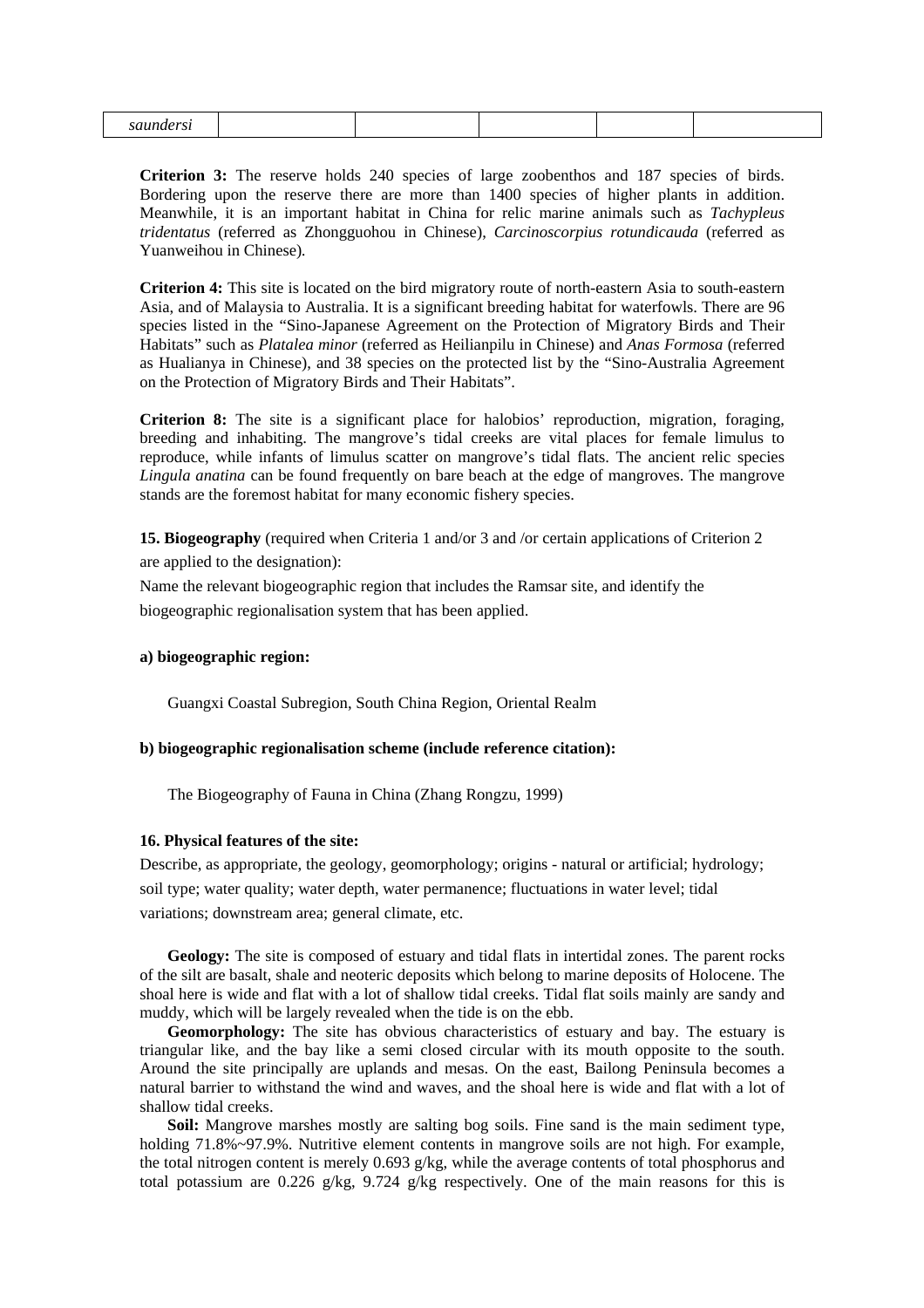mangrove soils' desertification. Over the coastal land there is typical red soil (latosol) with the depth of 1 to 1.5 meters and pH value from 5 to 6 and rich in organic matters.

**Climate:** Located in the tropical and subtropical monsoon maritime climate region, this site is warm in spring, hot and rainy in summer, and often attacked by typhoon in fall, wet and cold in winter. The annual mean temperature in this site is  $22.3^{\circ}$ C, with average temperature  $28.6^{\circ}$ C in July, 14.1<sup>o</sup>C in January, together with the extreme lowest temperature 2.8<sup>o</sup>C. The mean annual precipitation is 2500 mm. On average, there are 147.5 rainy days per year, most of which are between June and September. The NNE and SSW wind prevails all over the year, and its average speed is 5.1 m/s. Typhoon and storm, mostly accompanied by thunder, often occur between April and September. The typhoon can bring storms and waves to assault sea coast, so it lurks huge destructive force.

**Hydrology:** Diurnal tide dominates this site. The mean tidal fall is 2.25 m, and the maximum tidal fall is 4.93m. With many creeks flowing into the bay, this site has obvious estuary characteristics.

**Water quality:** In the rivers of the site, the temperature of surface layer is about  $29^{\circ}$ C in summer, and  $13^{\circ}$ C in winter, and the salinity is 26‰ in summer, 28‰ in winter. Dissolved oxygen concentration ranges from 5.99 mg/L to 7.66 mg/L, with an average of 7.07 mg/L. The pH value is increasing from the estuary to the top of the bay, finally up to bay mouth, with an average value of 7.86. As sea water dominates this tide, the influence of fresh water on runoff is small. The key pollution indicators such as potassium permanganate index, BOD, and ammonia nitrogen were decreasing, while petroleum was increasing from 2001 to 2004. The mean contents of TN, TP, and petroleum are 0.22 mg/L, 0.0046 mg/L and 0.040 mg/L respectively, while the mean COD is less than 2.0 mg/L.

#### **17. Physical features of the catchment area:**

Describe the surface area, general geology and geomorphological features, general soil types, and climate (including climate type).

The catchment area of this site is about 1672  $km^2$ , with a population of approximately 0.3 million people. There are many rivers in the catchment, three of which are the main rivers. The largest one is Beilun River, which is the boundary river of China and Vietnam. The river is about 107 km long and its catchment area is about 1187 km<sup>2</sup>. The second largest one is Jiangping River, probably 57.5 km long, rises in the southern slopes of Shiwan Mountain, its drainage area is about  $337 \text{ km}^2$ . Luofu River, the third largest, with a river basin area of 148 km<sup>2</sup>, about 29.1 km long, rises in Diaoying Mountain.

This catchment is mainly made up of uplands and mountains, taking on a grand spectacle with a ring of rolling hills encincturing and bays surrounding. The site is characterized by luxuriant vegetations and an abundant biodiversity. The dominating vegetation forms on land are artificial coniferous forest, broad-leaved forest, coniferous and broad leaf forest, shrub, tussock and so on, while mangrove plants and semi-mangrove plants dominate the intertidal zones. Within the catchment, there is typical red soil (latosol), and this area belongs to tropical monsoon climate region. Around the coast there are estuaries, intertidal zones and sandy tidal flats, and on this region it is tropical and subtropical maritime climate.

#### **18. Hydrological values:**

Describe the functions and values of the wetland in groundwater recharge, flood control, sediment trapping, shoreline stabilization, etc.

The mangroves in Beilun Estuary National Nature Reserve can resist the impingement of waves, tides and floods. It can also effectively alleviate the damage caused by typhoons, violent tides and tsunamis. Besides, it has functions in protecting coastlines and reclaiming lands from the sea.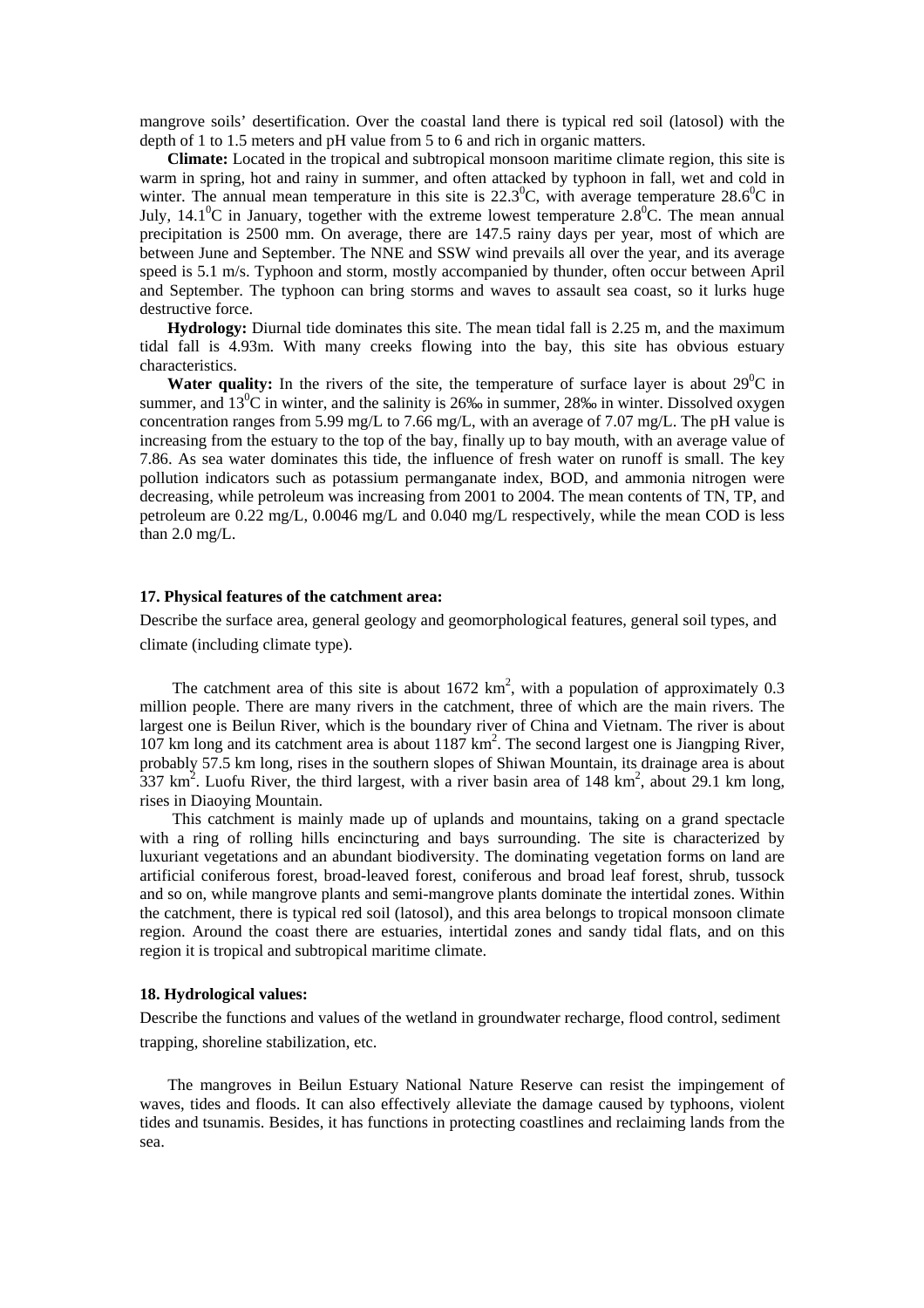## **19. Wetland Types**

## **a) presence:**

Circle or underline the applicable codes for the wetland types of the Ramsar "Classification System for Wetland Type" present in the Ramsar site. Descriptions of each wetland type code are provided in Annex I of the *Explanatory Notes & Guidelines*.

## **Marine/coastal:**



## **b) dominance:**

List the wetland types identified in a) above in order of their dominance (by area) in the Ramsar site, starting with the wetland type with the largest area.

| Categories                  | Wetland types in the site          | Percentage occupied $(\% )$ |
|-----------------------------|------------------------------------|-----------------------------|
|                             | Mangrove wetland                   | 42                          |
| G                           | Intertidal zone tidal flat wetland | 22                          |
| F                           | Estuary wetland                    | 15                          |
| $\mathcal{C}_{\mathcal{C}}$ | Coral wetland                      |                             |
| Е                           | Sandy shore wetland                |                             |
| B                           | Seaweed wetland                    |                             |
| A                           | Shallow sea wetland                |                             |
|                             | Rock coast wetland                 |                             |

## **20. General ecological features:**

Provide further description, as appropriate, of the main habitats, vegetation types, plant and animal communities present in the Ramsar site, and the ecosystem services of the site and the benefits derived from them.

In this site, the key habitats are the semi-closed bays and open estuary coasts, as well as large intertidal zone tidal flats and sandy beaches, together with some shallow sea and rock coasts. The typical vegetation in the reserve is mangrove, while on the maritime space around the forest and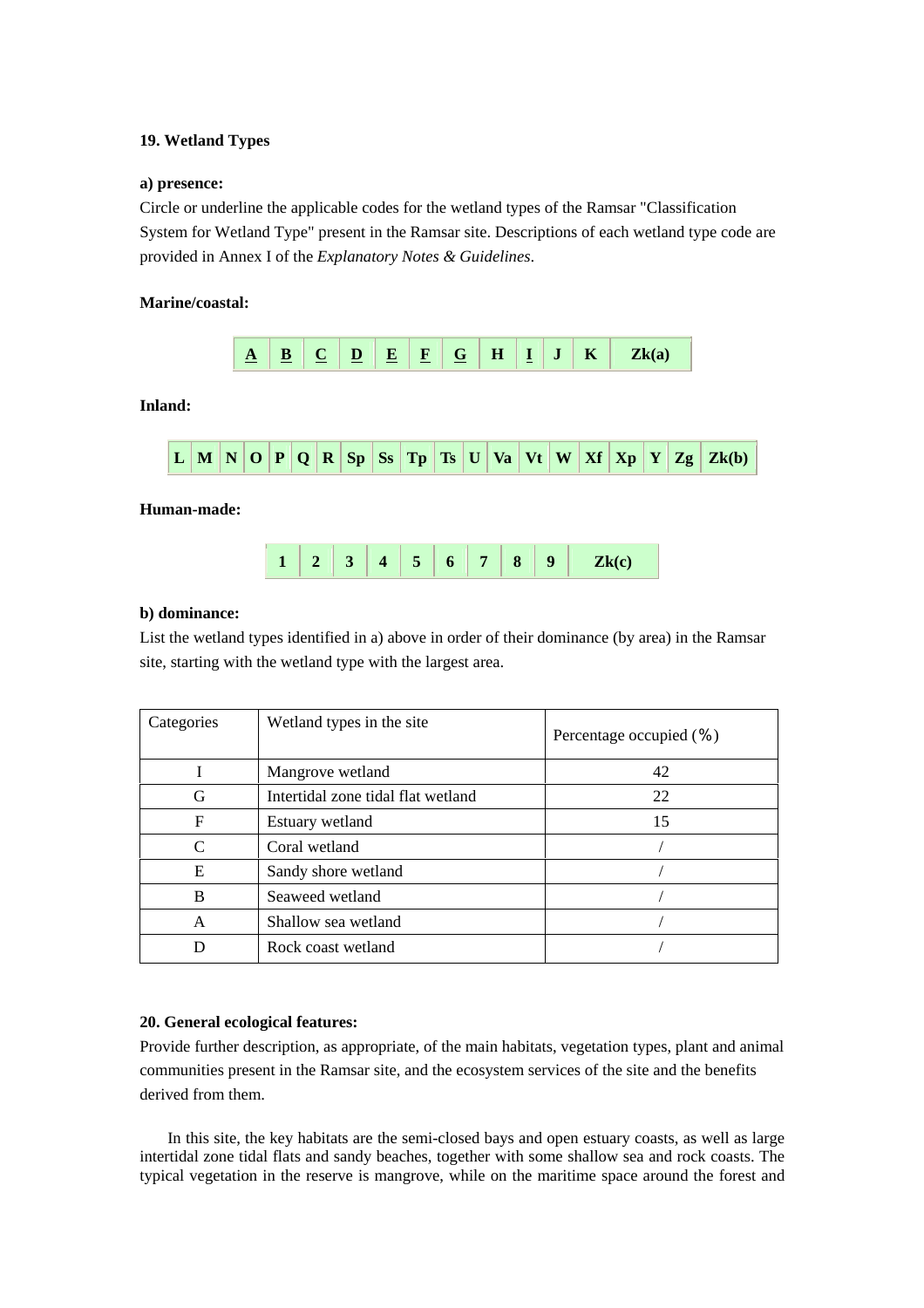intertidal zones there are seaweed beds and coral reefs. Pearl Bay is a typical semi-closed funneled bay, communicating with Beibu Bay on the southern mouth. The width of the bay mouth is about 3.5km. Within this bay, wind and waves are not so violent that the tidal flats are planar and open. Adding on Jiangping River and Huangzhu River's inflow, this site provides favorable habitats for mangrove plants' growth.

*Bruguiera gymnorhiza, Kandelia obovata, Aegiceras corniculatum* and *Aricennia marina* are the principal mangrove species in this site, and they are the constructive and dominant species in most mangrove communities. While *Excoecaria agallocha, Acrostichum aureum* and *Acanthus ilicifolius* can be constructive and dominant species in the small mangrove plant community on the shoals of Beilun estuary and Jiangping estuary. Other species scatter on the site, not forming an obvious community.

There are plenty of fishes and zoobenthos living in the mangrove wetland that it becomes a significant site for birds to forage and inhabit. Also as one of the hot spots of regional biodiversity, this site sustains vulnerable, endangered and critically endangered species or threatened ecological communities. Locating on the passages where migrant birds flight between northeast and southeastern Asia, together between Malaysia and Australia, the wetland is a vital breeding place for water birds.

Around the wetland there are some shrimp ponds, farmlands and villages, as well as 100-500 m width forest belt along the coast and act as inhabits for some water birds such as egrets.

## **21. Noteworthy flora:**

Provide additional information on particular species and why they are noteworthy (expanding as necessary on information provided in 14, Justification for the application of the Criteria) indicating, e.g., which species/communities are unique, rare, endangered or biogeographically important, etc. *Do not include here taxonomic lists of species present - these may be supplied as supplementary information to the RIS.* 

Mangrove is the main natural plant community in the site, while *Zostera marina* sea grass community flourishes in the mangrove's periphery low tide region in Pearl Bay. Some main communities are as follow:

(1) *Aricennia marina* formation: Universally distributed in the site. The height ranges from 1.0 m to 2.5 m, and the coverage is about 40%-90%. In muddy habitat of middle inner beach, *Avicennia marinas* (referred as Baigurang in Chinese) develops well enough to a 2.5 m height with obvious trunks, and their basal diameter can reach 18 cm, while in other habitats, they grow worse and branch at the neck of roots, shaping of shrub.

(2) *Kandelia candel* formation: Popularly distributed, often appears from middle beach to middle outer beach, where soils are semi-sediments. The community takes on a turquoise color, with the height of 1.8-2.5 m and the coverage is about 60%-85%. Whereas those often lopped are shaping of shrub with height of 1.0-1.5m. The predominantly species is *Kandelia candel* (referred as Qiuqie in Chinese), which has undeveloped buttress roots. And the companion species are *Aegiceras corniculatum* (referred as Tonghua in Chinese) and *Avicennia marina* (referred as Baigurang in Chinese).

(3) *Excoecaria agallocha* formation: They usually grow along the high tide mark. Those often lopped are shaping of shrub with height 0.8-6 m and coverage 30%-50%. The predominant species is *Excoecaria agallocha* (referred as Haiqi in Chinese), but on partial beach locations there are *Kandelia candel* (referred as Qiuqie in Chinese)*, Aegiceras corniculatum* (referred as Tonghua in Chinese) and some other species. The community structure is single or double layered.

(4) Seaweed community: Seaweed community mainly distributes on sandy and muddy low tidal zone in Pearl Bay, and mostly focuses on the tidal beach. The community's color is aqua and the dominant species is *Zostera japonica* (referred as Aidayezao in Chinese)*.*

(5) *Heritiera littoralis* community: The area of this rarely semi-mangrove community in the site is about 4.3 ha. Three large *Heritiera littoralises* (referred as Yinyeshu in Chinese) trees have been found on Shanxin Island, one of which is the highest in Guangxi. It is 13. 6 m high and its diameter at breast height is 81 cm, and its buttress root reaches 1.7 m.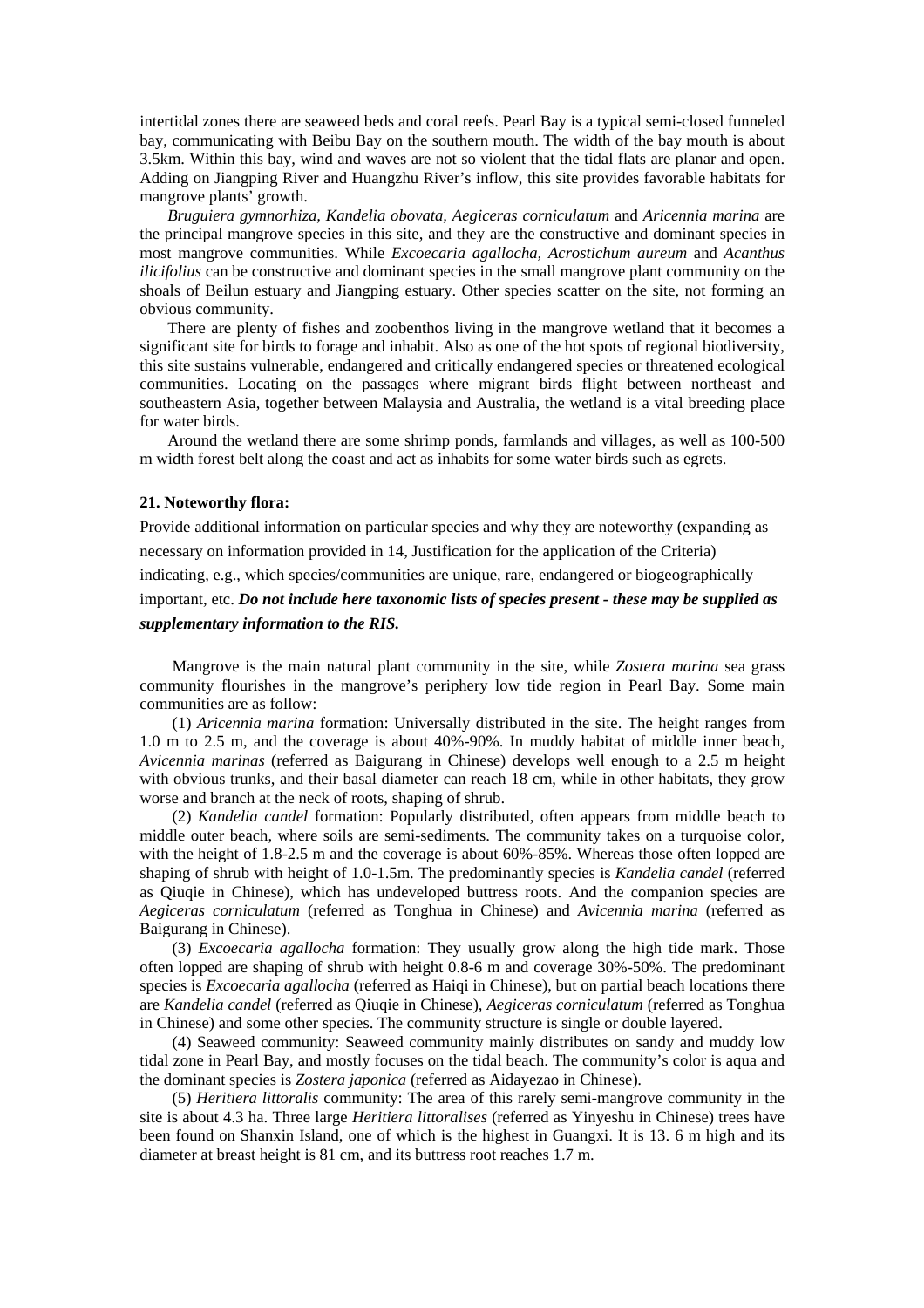#### **22. Noteworthy fauna:**

Provide additional information on particular species and why they are noteworthy (expanding as necessary on information provided in 12. Justification for the application of the Criteria) indicating, e.g., which species/communities are unique, rare, endangered or biogeographically important, etc., including count data. *Do not include here taxonomic lists of species present these may be supplied as supplementary information to the RIS.* 

There are 124 macro-zoobenthos species (under 94 genus) in the site, including 27 polychete species (under 24 genus), 48 mollusk species (under 34 genus), 35 crustacean species (under 23 genus), 1 echinoderm species (under 1 genera), 5 zoobenthos fish species (under 5 genus) and other 8 species (under 7 genus); and there are 46 zooplankton species (under 33 genus) found in the site. There are 34 fish species, 187 bird species (belonging to 49 families of 16 orders respectively) recorded in the site, and some of them are globally threatened species provided in section no 14.

The site is not only one of the habitat rich in zoobenthos, but also a very important habitat for relic marine animals, such as *Lingula anatine,* which belongs to first protection class in China, *Tachypleus tridentatus* and *Carcinoscorpius rotundicaudu*, belong to second protection class, are very common in the site, and means a lot in preserving relic marine inheritance and biodiversity.

#### **23. Social and cultural values:**

a) Describe if the site has any general social and/or cultural values e.g., fisheries production, forestry, religious importance, archaeological sites, social relations with the wetland, etc. Distinguish between historical/archaeological/religious significance and current socio-economic values:

The mangrove wetland in Beilun Estuary has particular significance in scientific research, cultural education, tourism, community service and environmental monitoring, and has great influences on the development of marine fishery, livestock farming and agriculture.

The main activities here are prawn, fish and shellfish culture, and act as an important income to the native residents, such as Gin nationality. A visitor center has been built for natural education and training, and it become an education base for primary and middle school students.

b) Is the site considered of international importance for holding, in addition to relevant ecological values, examples of significant cultural values, whether material or non-material, linked to its origin, conservation and/or ecological functioning?

No.

If Yes, tick the box and describe this importance under one or more of the following categories:

i) sites which provide a model of wetland wise use, demonstrating the application of traditional knowledge and methods of management and use that maintain the ecological character of the wetland:

ii) sites which have exceptional cultural traditions or records of former civilizations that have influenced the ecological character of the wetland: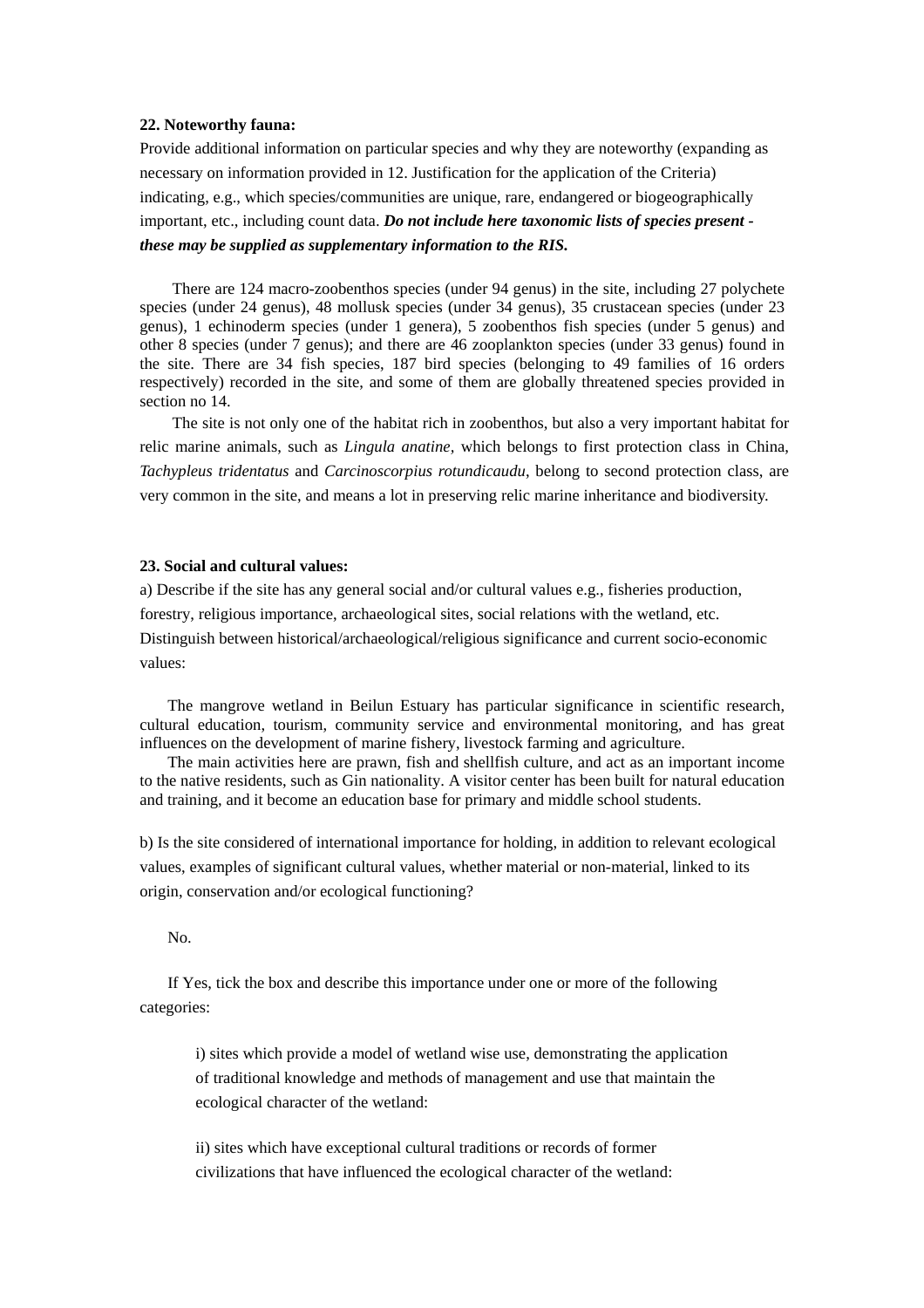iii) sites where the ecological character of the wetland depends on the interaction with local communities or indigenous peoples:

iv) sites where relevant non-material values such as sacred sites are present and their existence is strongly linked with the maintenance of the ecological character of the wetland:

## **24. Land tenure/ownership:**

a) within the Ramsar site:

State owned.

b) in the surrounding area:

State owned. The local community uses the surrounding land.

#### **25. Current land (including water) use:**

a) within the Ramsar site:

Natural mangroves, silting beach, shallow sea area are the main landuse types here. Giving priority to protection, portions of the site are the places for villagers' sporadic seining. Meanwhile, it is the important ground for wetland research and mangrove ecological education. According to functions, this site is divided into three areas as following.

 **Core area:** Covering 1443 ha, the core area includes the zone from Dudun to Hongshatou and all the mangrove tidal flats in Pearl Bay. With a great diversity and consecutive area, mangrove community's leaf canopy is regular and intertidal zone thrives there. Besides, original populations keep integrity with various kinds and halobios is rich in diversity. This area implements closed management and strictly prohibit destroying forests.

 **Experimental area:** 450 ha, cover all the mangrove tidal flats and shallow sea except those in core area. Mangrove plants are scattered, but zoobenthos are abundant. The main activities here are restoration of mangroves and some research work.

 **Buffer area:** 1260 ha, act as a buffer to alleviate the detrimental effects on the mangroves and marine environment from the human activities.

b) in the surroundings/catchment:

Ponds and farmlands are prevailing. Aquiculture and rice cultivating are the main activities in the surrounding area.

## **26. Factors (past, present or potential) adversely affecting the site's ecological character, including changes in land (including water) use and development projects:**

a) within the Ramsar site:

Aquiculture exerted a certain strain to the reserve formerly, but now is under control as the reserve founded.

b) in the surrounding area:

Aquiculture and agriculture might cause some potential impact.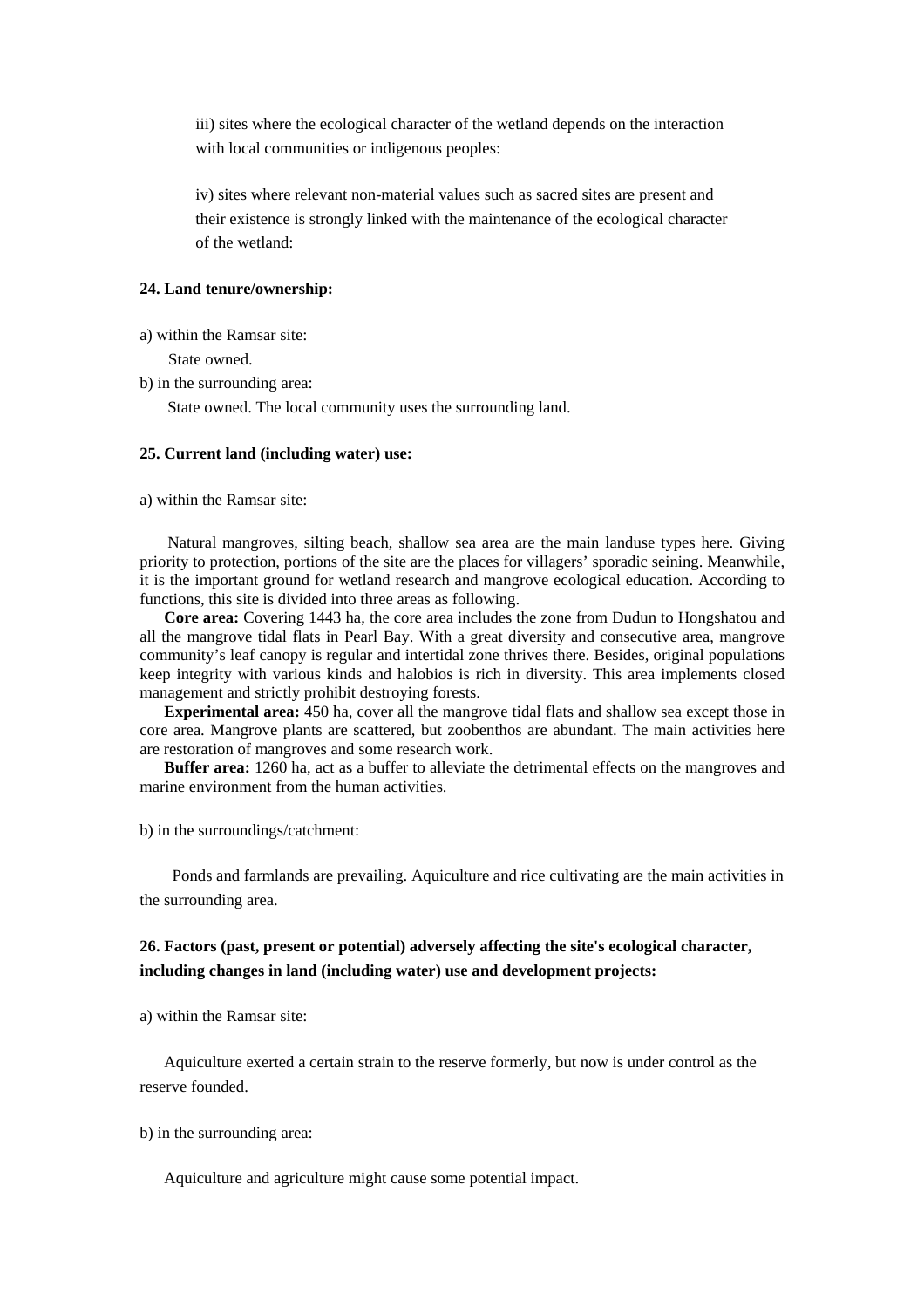#### **27. Conservation measures taken:**

a) List national and/or international category and legal status of protected areas, including boundary relationships with the Ramsar site:

(1) National Nature Reserve was set up on April in 2000.

(2) Wetland Commission has been founded in Fangchenggang to strengthen the management and enhance the public participation.

(3) The bureau of the conserve has been established.

(4) Public awareness and education on wetlands to enhance people's consciousness on wetland conservation.

(5) Overall planning of the reserve has being compiled and has been put into practice.

b) If appropriate, list the IUCN (1994) protected areas category/ies which apply to the site (tick the box or boxes as appropriate):

Ia; Ib; II; III; IV; V; VI

c) Does an officially approved management plan exist; and is it being implemented?:

None

d) Describe any other current management practices:

None

#### **28. Conservation measures proposed but not yet implemented:**

e.g. management plan in preparation; official proposal as a legally protected area, etc.

No.

## **29. Current scientific research and facilities:**

e.g., details of current research projects, including biodiversity monitoring; existence of a field research station, etc.

(1) We have had technical cooperation for years with Guangxi Mangrove Research Center, Institute of Botany, the Chinese Academy of Sciences and Guangxi Normal University focusing on ecological monitoring, bird observation, mangrove insect pests, plant culturing and ecological conservation.

(2) The visitor center has been set up and been open to the public since 2006. The center contains a specimen show hall, a multimedia propagandize hall, offices and has equipped with some related facilities.

(3) Cooperating with Guangxi Normal University since 2005 on the breeding and recovery of rare species living in mangroves and coastal wetlands.

(4) Cooperating with Guangxi Normal University on bird observation since 2000.

(5) GEF Project: Reversing Environmental Degradation in the South China Sea and Gulf of Thailand.

(6) The environmental monitoring laboratory established by Fangchenggang Oceanic Administration and the reserve, and has been put into use since 2002 for sea water chemical analysis and ecological investigation.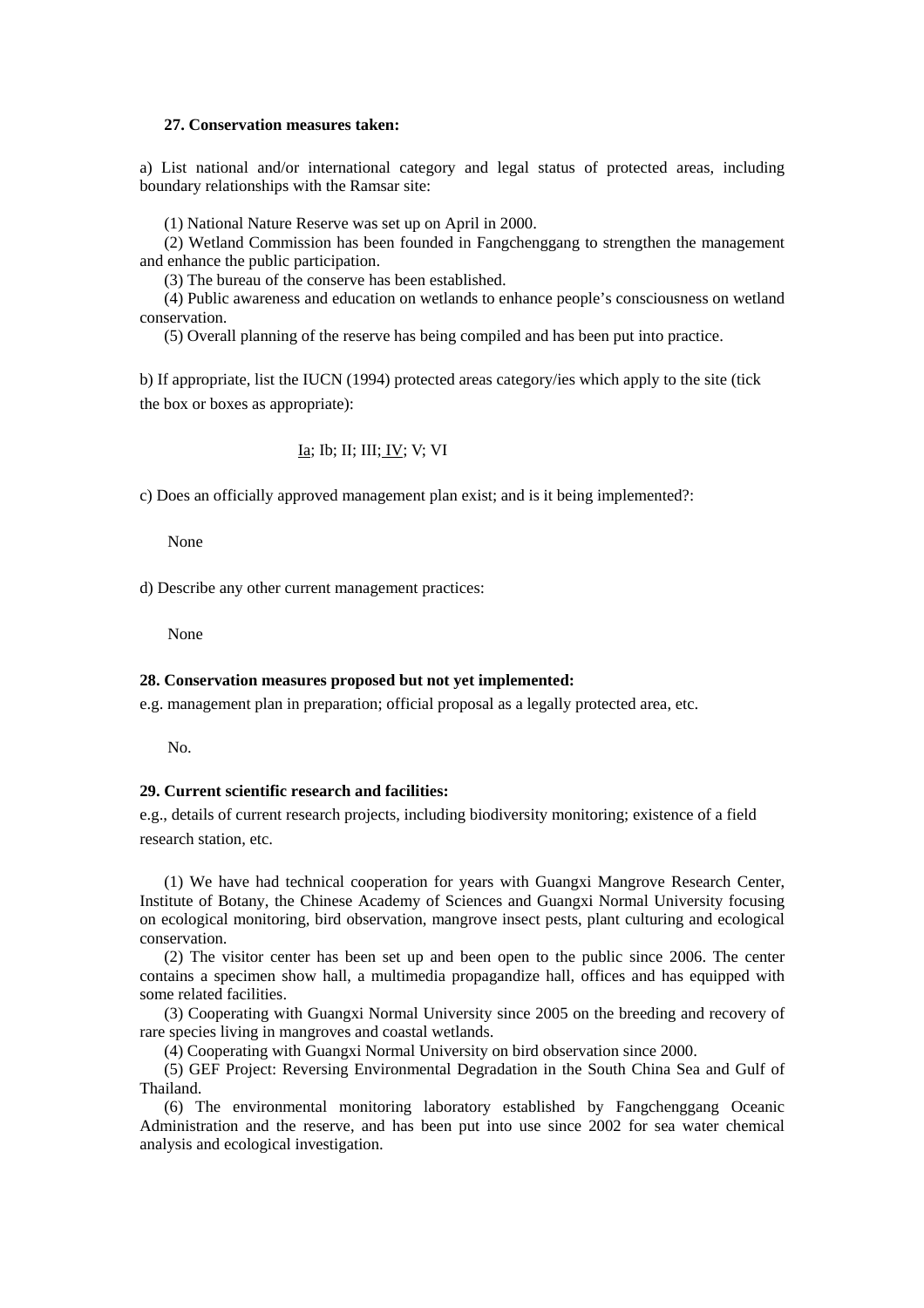## **30. Current communications, education and public awareness (CEPA) activities related to or benefiting the site:**

e.g. visitors' centre, observation hides and nature trails, information booklets, facilities for school visits, etc.

Beilun Estuary National Nature Reserve Visitors' Center was put into service in the first half of 2006. Since then, a lot of educational activities have been carried out. We gave lectures on mangrove to primary and middle school students, residents and officers once a year. Since 2004, undergraduate and graduate students' exercitation and training have been in process. So far, the reserve has become the practical base for life science for Guangxi Normal University. In 2006, we had made or issued 6000 booklets of 3 kinds, 6000 posters of 3 issues, 12 caution boards, 6000 DVDs, 6000 CDROMs, 7 news reports.

## **31. Current recreation and tourism:**

State if the wetland is used for recreation/tourism; indicate type(s) and their frequency/intensity.

Some visitors came but tourism had not been organized yet.

## **32. Jurisdiction:**

Include territorial, e.g. state/region, and functional/sectoral, e.g. Dept of Agriculture/Dept. of Environment, etc.

Region jurisdiction: Fangchenggang Oceanic Administration

Superior administrator: The Department of Land and Resources of Guangxi Zhuang Autonomous Region

Function jurisdiction: State Oceanic Administration of China

## **33. Management authority:**

Provide the name and address of the local office(s) of the agency(ies) or organisation(s) directly responsible for managing the wetland. Wherever possible provide also the title and/or name of the person or persons in this office with responsibility for the wetland.

Guangxi Beilun Estuary National Nature Reserve Management Director and Legal representative: Su Bo Address: Room 501, Tianma Building, Yunnan Road, Gangkou District Fangchenggang, Guangxi Zhuang Autonomous Region, China Postal code: 538001 Tel: 0086-770-2836534 Fax: 0086-770-2837266 Email: 13117618455@gx165.com

## **34. Bibliographical references:**

Scientific/technical references only. If biogeographic regionalisation scheme applied (see 15 above), list full reference citation for the scheme.

1. Fan Hangqing. Mangroves - Guards of the Coast. China People's Press, 2000. (in Chinese) 2. Huang Wenqing. Mangove of China. Higher Education Press, 2005. (in Chinese)